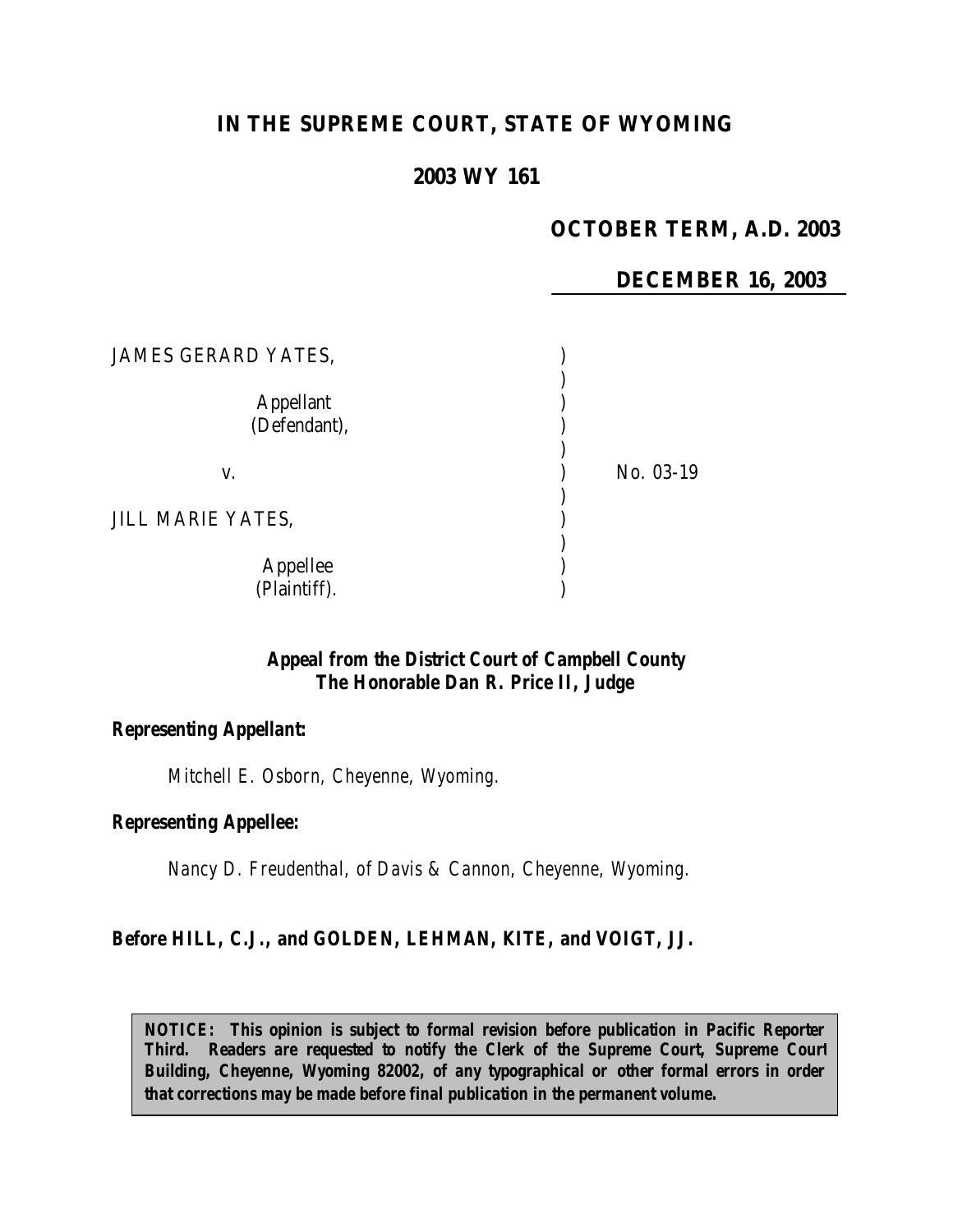### **VOIGT, Justice.**

[¶1] James Gerard Yates (Father) appeals the district court's determination that he owes \$105,700.50 in child support arrearages. In 2001, Jill Marie Yates (Mother) filed a Motion for Production of Documents because Father had failed to provide her with financial information. Father responded with a Petition for Modification of Child Support and Determination of Child Support Arrears. As a shareholder in a Subchapter S corporation, Father reported significant amounts of pass-through income on his personal federal income tax return. His primary contention at the modification hearing was that this pass-through S corporation income should not be included as income when calculating his support and arrearages. The district court agreed with Father and calculated his child support without using his S corporation income. On appeal, Father asks for an additional reduction in his obligation. The district court used Father's gross income in calculating his arrearages. Father now contends that the district court should have used his after-tax income. Because Father failed to raise this issue before the district court, we affirm.

### *ISSUE*

[¶2] Father raises only one issue on appeal:

Did the trial court abuse its discretion when it failed to consider the state of the law at the time the decree of divorce was entered in defining "gross income" to be income before taxes as it applied to the computation of the child support arrearage owed by defendant.

## *FACTS*

[¶3] When the parties were divorced, in August of 1989, the legislature had recently enacted Wyo. Stat. Ann. §§ 20-6-301, *et seq.* (1989), setting forth the guidelines for calculating child support.<sup>1</sup> In its divorce decree, the district court awarded Mother custody of the parties' two children subject to Father's reasonable visitation rights, and ordered that child support be paid as follows:

<sup>&</sup>lt;sup>1</sup> This statute, in place only one year, was completely overhauled in the 1990 legislative session. The language pertinent to this appeal was found in Wyo. Stat. Ann. § 20-6-303:

The basic child support obligation may be apportioned between the parents in proportion to their incomes. Four hundred fifty dollars (\$450.00) income per month per parent shall be considered to be a minimum living allowance and shall not be subject to child support obligation.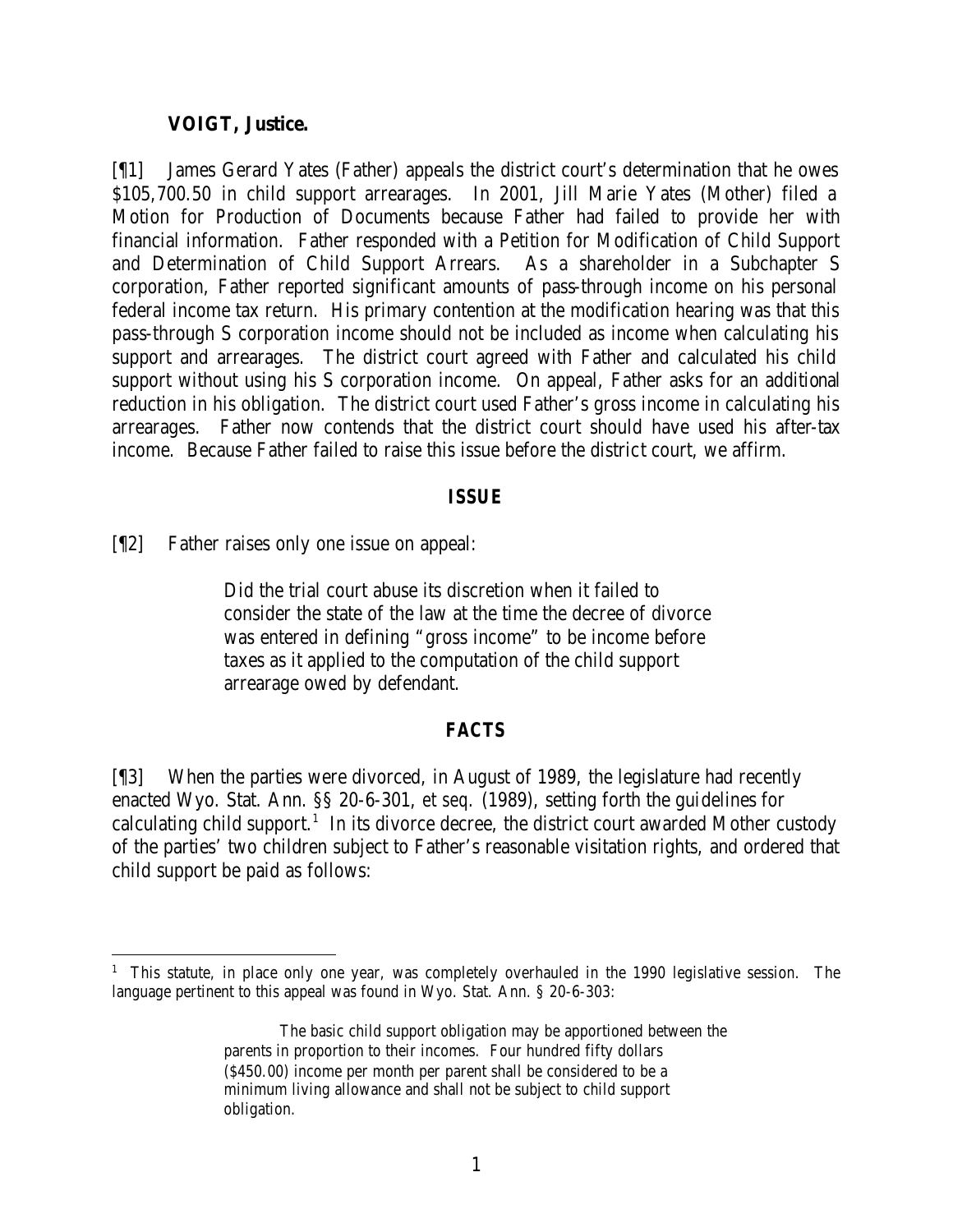Pursuant to the child support guidelines set forth in W.S. § 20- 6-301 (1989 Supp.) et seq, HUSBAND be, and he hereby is, obligated to pay WIFE a contribution for the support of CHILDREN in the amount of thirty percent (30%) of his adjusted gross income, but in no event less than Three Hundred Ninety Dollars (\$390.00) per month. Adjusted gross income is defined to be all of HUSBAND's gross income from any and all sources, less a living allowance for HUSBAND of Four Hundred Fifty Dollars (\$450.00) per month which shall not be subject to a child support obligation[.]

[¶4] At the time of the divorce, Father's annual adjusted gross income, as defined by the divorce decree (his gross income minus a \$450.00 monthly living allowance), was \$14,636.00. For the next five years, Father met, or came close to meeting, his child support obligation. However, in 1995, his income nearly doubled, yet he did not increase his child support payments accordingly. Father was a partner in a relatively successful business venture and his income continued to increase during the next five years. In 2000, Father reported \$310,084.00 of income on his personal income tax return. However, this included \$167,551.00 of pass-through S corporation income that was not considered income for child support purposes. Therefore, in 2000, Father's adjusted gross income was \$136,592.00, yet he paid only \$6,000.00 in child support.

[¶5] In August of 2001, Mother filed a Motion for Production of Documents, in which she asserted that Father had failed to provide copies of his annual tax return as required by the divorce decree. She requested copies of Father's tax returns from 1989 to 2000, and asked that Father identify each and every business venture in which he had an interest. In response, Father petitioned for modification of child support and determination of arrearages. To his petition, Father attached a record of his child support payments, proffered as evidence that he had satisfied his obligation. However, after the parties exchanged financial affidavits, Father conceded that he was at least \$45,000.00 in arrears.

[¶6] In June of 2002, the district court heard the case to determine arrearages and address the petition to modify. Father was represented by counsel and Mother appeared pro se. Both Mother and Father testified at the hearing. During Father's testimony, he offered into evidence Exhibit C, a chart outlining his child support obligation and arrearage amount from 1989 to 2002. Father described the chart as an "aid for the Court in determining [his] arrearages." The district court's ultimate determination of Father's arrearages appears to have been based on this chart, as the numbers the district court used are exactly the same as those provided by Father.

[¶7] The focal point of the hearing was whether the district court should include the S corporation income as part of Father's gross income when determining arrearages and future child support. The bulk of Father's testimony related to his S corporation income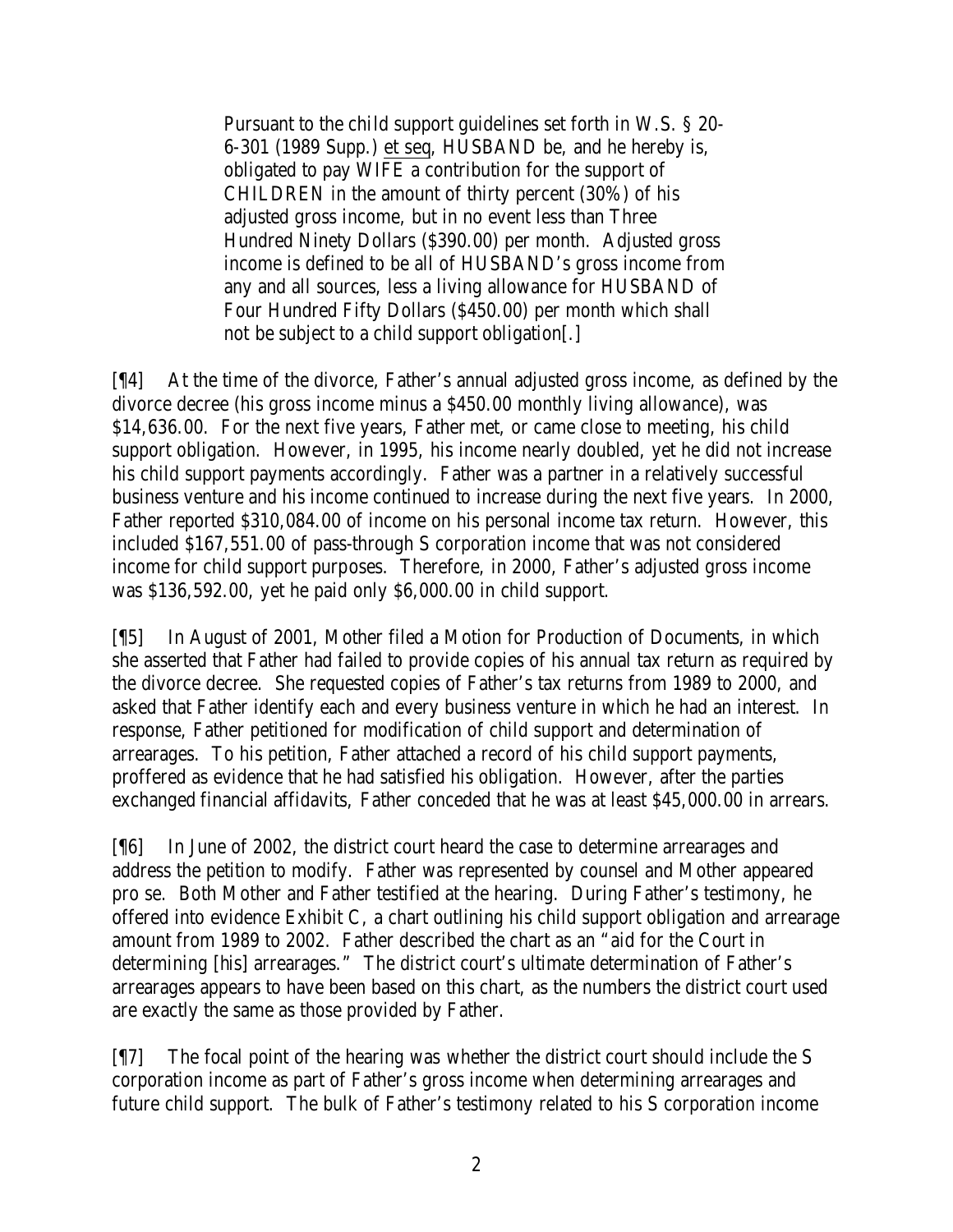and his role and involvement in the business. Besides Mother and Father, the only other witness called was John Howard, Father's accountant. His testimony also focused on the S corporation issue. Mr. Howard testified generally about the nature of S corporation income and the benefits and risks of that corporate structure. Specifically, he explained that the pass-through income reported on Father's personal tax return was not available to Father, but rather was always put back into the corporation to facilitate growth and pay taxes and other debts.

[¶8] The question of whether taxes should be included in determining Father's gross income–the issue Father raises in this appeal–did not come up at the hearing until closing arguments. Father's attorney was addressing the arrearage amount when the district court interrupted:

> THE COURT: Well, it's been a while since I looked at that from earlier hearings, but isn't it at least contemplated by the prior documents that gross income meant after taxes and after social security deductions?

[FATHER'S ATTORNEY]: Your Honor, we're in a very precarious part and that's normally the approach that I know the Court takes.

THE COURT: No, I'm talking about when the decree was entered.

[FATHER'S ATTORNEY]: What happened with this decree, Your Honor, because it was entered in the time between statutes going from one formula to another is that rather than using the statutory definition of gross income, or using – I guess getting to a net income figure, this decree actually says just deduct \$450 a month from your gross. We're not going to worry about what your tax is.

THE COURT: Wait. Doesn't it define or contemplate that the gross means what he gets from his employer? Because he was employed at the time. What he got from his employer, he had deducted out of it withholding and social security. So it wasn't based on the top line. It was based upon what his check showed.

[FATHER'S ATTORNEY]: Well, Your Honor, I would agree that that is a great way and probably the way the Court contemplated that to happen. That isn't the way we've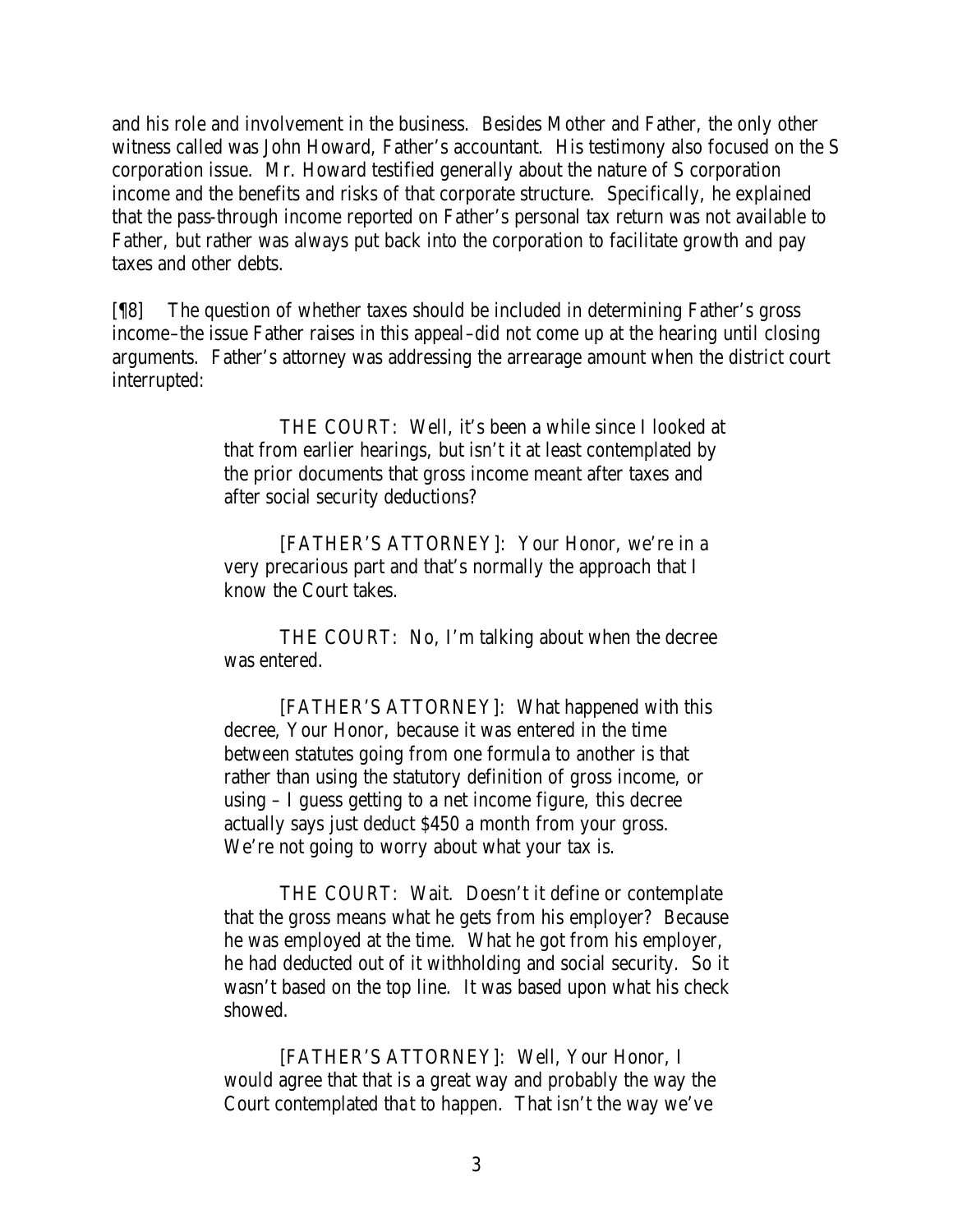prepared our Exhibit C. And I will tell you that we used the actual gross without those deductions. And if we need to go back and determine what his social security and his presumptive tax would have been during those years, I certainly can do that.

But we took gross income to mean gross income. But I think you're right. I think that at that time, gross income was being defined differently than we define gross income today.

THE COURT: Well, somehow I have the impression that in the file I reviewed some documents that would indicate that they were deducting those taxes. Maybe it was just an exhibit at trial, but I see –

[FATHER'S ATTORNEY]: And, Your Honor, I will tell you I wouldn't have even thought to go to that point to try to figure out where they were coming from. I was going from the literal terms of the decree and the statute that existed in 1989.

THE COURT: See, those documents must have been part of trial exhibits. At least that would be consistent with where I got the idea there was an Exhibit A that showed some deductions and it contemplated a child support estimate of \$315. And that would have been the defendant's exhibits. So you may be right. It wasn't necessarily in the mind of the Court. I just remember that when I reviewed the file.

[FATHER'S ATTORNEY]: Well, Your Honor, I certainly, as I said, I could take that Exhibit C and to aid the Court rerun the gross income numbers and present an amended exhibit to [Mother] and to the Court. I have those orders available to me and my office can do that within a couple of hours.

THE COURT: All right. Continue with your argument. I guess it's important for me to know that Exhibit C was based upon gross without taking into consideration any taxes. I didn't realize that when it was presented to be honest with you.

Go ahead.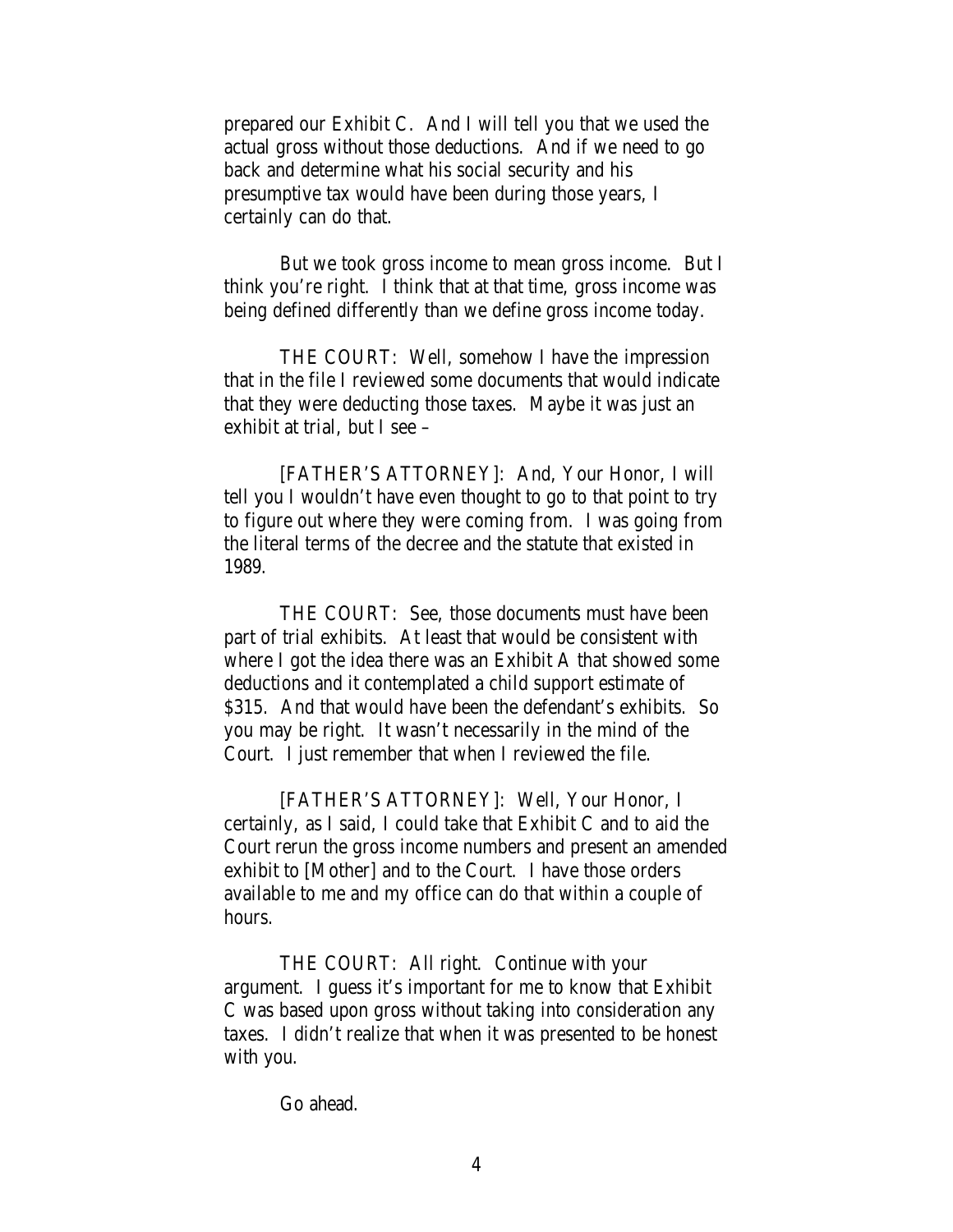Father's attorney then finished her closing argument without further mention of the issue.

[¶9] In its decision letter and order, the district court modified the child support obligation and addressed Father's arrearages. With respect to the arrearages, the district court accepted Father's argument and did not use the pass-through S corporation income as part of its calculation. Based on the language of the divorce decree, the district court calculated Father's arrearages at thirty percent of his adjusted gross income, and entered a judgment on the arrearage in the amount of \$105,700.50.

[¶10] Father appeals from that judgment and subsequent order.

# *STANDARD OF REVIEW*

[¶11] Father challenges the district court's determination of child support arrearages. We recently stated:

> Decisions related to child support are assigned to the sound discretion of the district court. *Jordan v. Brackin*, 992 P.2d 1096, 1098 (Wyo.1999). We will not disturb a district court's ruling unless we are convinced that the court has abused its discretion. *Id*.

> > "In determining whether there has been an abuse of discretion, we focus on the 'reasonableness of the choice made by the trial court.' *Vaughn v. State*, 962 P.2d 149, 151 (Wyo.1998). If the trial court could reasonably conclude as it did and the ruling is one based on sound judgment with regard to what is right under the circumstances, it will not be disturbed absent a showing that some facet of the ruling is arbitrary or capricious. *Id.* (*citing Byerly v. Madsen*, 41 Wash. App. 495, 704 P.2d 1236 (1985)); [(*Basolo v. Basolo*, 907 P.2d 348, 353 (Wyo. 1995))]."

*Cossette v. Cossette,* 2003 WY 107, ¶ 10, 76 P.3d 795, 797 (Wyo. 2003) (*quoting Jordan v. Brackin,* 992 P.2d 1096, 1098-99 (Wyo. 1999)).

## *DISCUSSION*

[¶12] Father argues that the district court should have used his after-tax income in calculating his arrearages. He presents two arguments in support of this position. First, he contends that the undefined term "gross income" in the 1989 child support statute should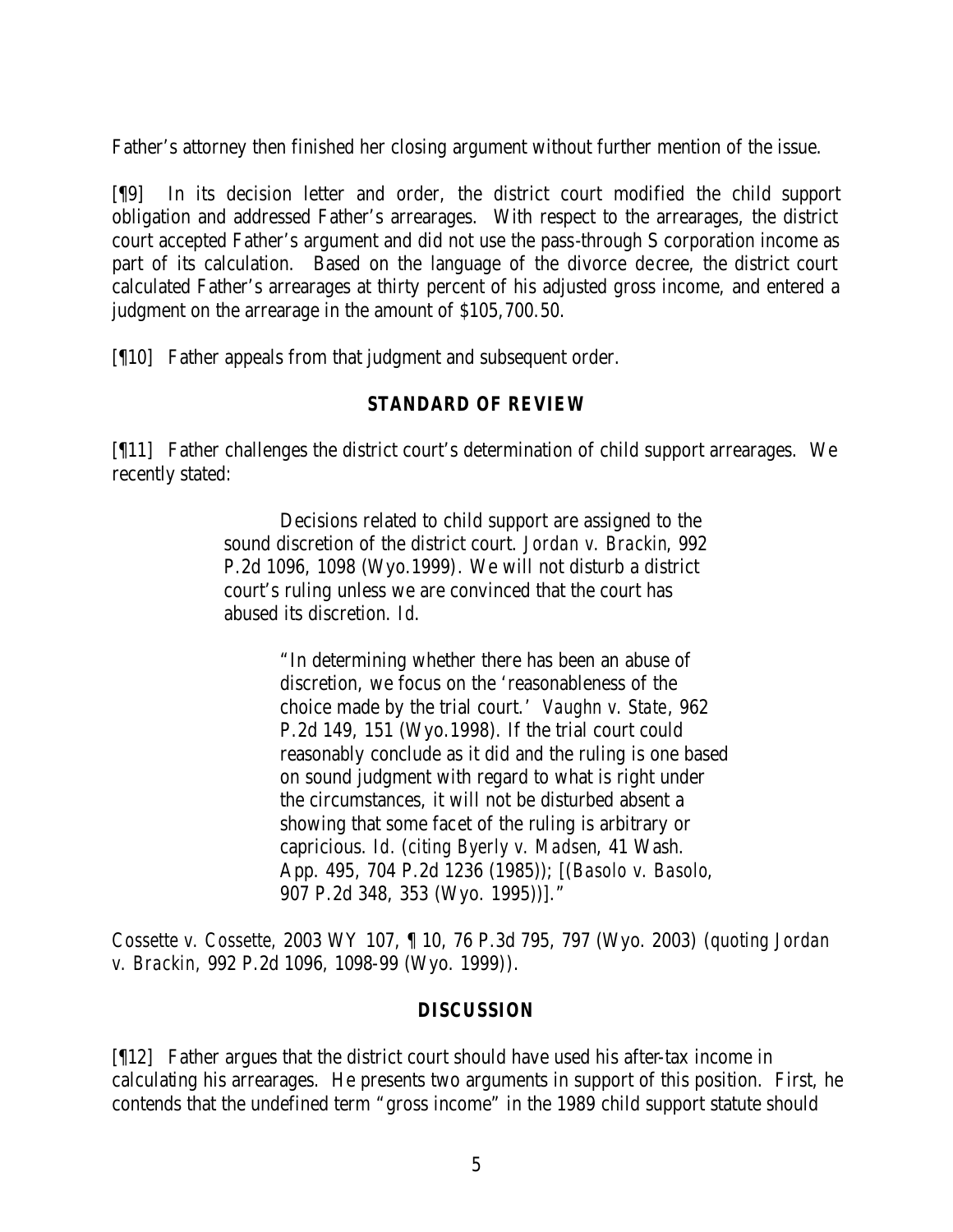be interpreted to mean "disposable income" as defined in the 1989 income withholding statute. Second, he asserts that, although the 1989 child support statute required that child support be calculated using "gross income," the prior and subsequent versions of that statute indicate that the legislature intended "gross income" to mean income after taxes. Father presented neither of these arguments to the district court at the modification hearing.

[¶13] We have stated that "'[w]e strongly adhere to the rule forbidding us to "consider for the first time on appeal issues that were neither raised in, nor argued to, the trial court," except for those issues which are jurisdictional or are fundamental in nature.'" *Hronek v. St. Joseph's Children's Home*, 866 P.2d 1305, 1309 (Wyo. 1994) (*quoting Bredthauer v. TSP*, 864 P.2d 442, 446-47 (Wyo. 1993) and *Oatts v. Jorgenson*, 821 P.2d 108, 111 (Wyo. 1991)). "'We follow this rule because "it is unfair to reverse a ruling of a trial court for reasons that were not presented to it, whether it be legal theories or issues never formally raised in the pleadings nor argued to the trial court."'" *Hronek*, 866 P.2d at 1309 (*quoting Bredthauer*, 864 P.2d at 446-47 and *Oatts*, 821 P.2d at 111); *see also* 5 Am.Jur.2d *Appellate Review* § 690 (1995). "We of course must not judge the matter of abuse of discretion on the basis of showings made to us on appeal. We must judge on the basis of showings made to the trial court . . .." *Holly Sugar Corp. v. Perez,* 508 P.2d 595, 599 (Wyo. 1973). We have articulated and followed this principle on numerous occasions. *See Rock Springs Land and Timber, Inc. v. Lore,* 2003 WY 100, ¶ 35, 75 P.3d 614, 627 (Wyo. 2003); *State v. Campbell County School Dist.,* 2001 WY 90, ¶ 35, 32 P.3d 325, 333 (Wyo. 2001); *Daley v. Wenzel,* 2001 WY 80, ¶ 19, 30 P.3d 547, 552-53 (Wyo. 2001); *Robinson v. Pacificorp*, 10 P.3d 1133, 1136 (Wyo. 2000); *Cooper v. Town of Pinedale,* 1 P.3d 1197, 1208 (Wyo. 2000); *WW Enterprises, Inc. v. City of Cheyenne*, 956 P.2d 353, 356 (Wyo. 1998); *Squaw Mountain Cattle Co. v. Bowen*, 804 P.2d 1292, 1296 (Wyo. 1991); *Epple v. Clark*, 804 P.2d 678, 681 (Wyo. 1991); *Esponda v. Esponda*, 796 P.2d 799, 802 (Wyo. 1990); *R.O. Corp. v. John H. Bell Iron Mountain Ranch Co.,*  781 P.2d 910, 913 (Wyo. 1989); *U.S. Aviation, Inc. v. Wyoming Avionics, Inc.,* 664 P.2d 121, 125 (Wyo. 1983); *Roush v. Roush*, 589 P.2d 841, 844 (Wyo. 1979); *Thickman v. Schunk*, 391 P.2d 939, 943 (Wyo. 1964); *Gore v. John*, 61 Wyo. 246, 157 P.2d 552, 556 (1945); and *Ideal Bakery v. Schryver*, 43 Wyo. 108, 299 P. 284, 293 (1931).

[¶14] Father does not suggest that this newly raised issue is jurisdictional or fundamental in nature; rather, he asserts that he properly raised the issue before the district court. He contends that the issue was raised in his Petition for Modification of Child Support and Determination of Child Support Arrears where he asked the district court to "review and adjust the child support obligation . . .." He maintains that the request to "review" amounts to a request that the district court interpret the language of the decree and determine how much child support was owed. Father also asserts that merely bringing a matter to the district court's attention has been interpreted to preserve the issue for review on appeal. He quotes *Polo Ranch Co. v. City of Cheyenne,* 969 P.2d 132, 137 (Wyo. 1998): "[t]hough perhaps the claim was not prosecuted with the greatest clarity, especially with regard to the relief sought, ... the matter was broached on several occasions by both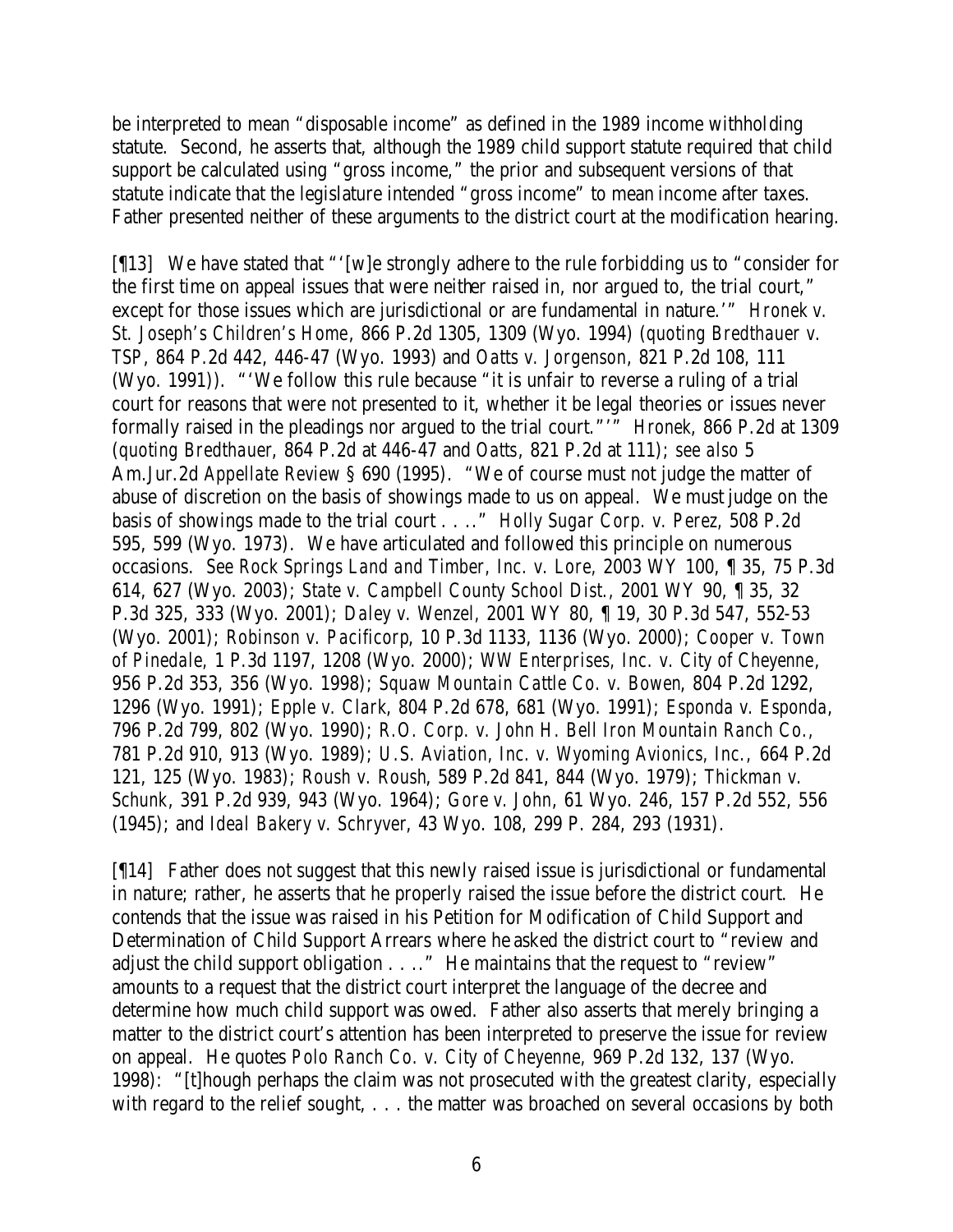parties . . . [u]nder these circumstances, we cannot say that the issue was not raised below." He also notes *Carlson v. BMW Indus. Service, Inc.,* 744 P.2d 1383, 1387 (Wyo. 1987), where we held that an attorney's statements that "'[i]f we can't continue the matter until such time . . .'" sufficiently raised the issue of abuse of discretion in denying a continuance.

[¶15] Father's position is that an issue may be raised by implication from the pleadings, or that the mere mentioning of an issue is sufficient to preserve it for appeal. This notion runs contrary to both the purpose of the rule and our established jurisprudence. We have held that we will not consider issues that were not "raised below in *any meaningful manner.*" *Beaugureau v. State,* 2002 WY 160, ¶ 11, 56 P.3d 626, 631 (Wyo. 2002) (emphasis added). "It is a basic premise of appellate practice that to preserve an issue for appeal, that issue must be called to the attention of the trial court in a *clear manner." Elder v. Jones,* 608 P.2d 654, 660 (Wyo. 1980) (emphasis added).

[¶16] Father never clearly called the issue of whether to use after-tax income in calculating his arrearages to the district court's attention nor was it ever raised in any meaningful manner. Not until closing argument was the issue even mentioned, and then it was the district court judge, not Father, who raised it. No evidence was presented to the district court directly regarding this issue. Moreover, the evidence presented to the district court by Father was actually contrary to the position he now takes on appeal. At the hearing, Father presented Exhibit C, a chart that he and his attorney prepared as an "aid for the Court in determining [his] arrearages." This chart used his gross, rather than aftertax, income to calculate his arrearages. Father now asks us to do just the opposite. Indeed, Father's presentation to the district court appears to have been predicated on his attorney's perception that the statute's and the divorce decree's deduction of a \$450.00 per month living allowance was in lieu of a deduction for taxes paid:

> What happened with this decree, Your Honor, because it was entered in the time between statutes going from one formula to another is that rather than using the statutory definition of gross income, or using – I guess getting to a net income figure, this decree actually says *just deduct \$450 a month from your gross. We're not going to worry about what your tax is.*

(Emphasis added.) In other words, Father conceded in district court that he was not entitled to the additional deduction that he is now pursuing on appeal.

[¶17] Not only was the issue never clearly raised or meaningfully addressed, it appears that the issue did not even occur to Father until the district court raised it during closing arguments. After the district court interrupted, Father's attorney explained that when preparing the exhibit in which they used gross income, they "took gross income to mean gross income. . . . Your Honor, I will tell you I wouldn't have even thought to go to that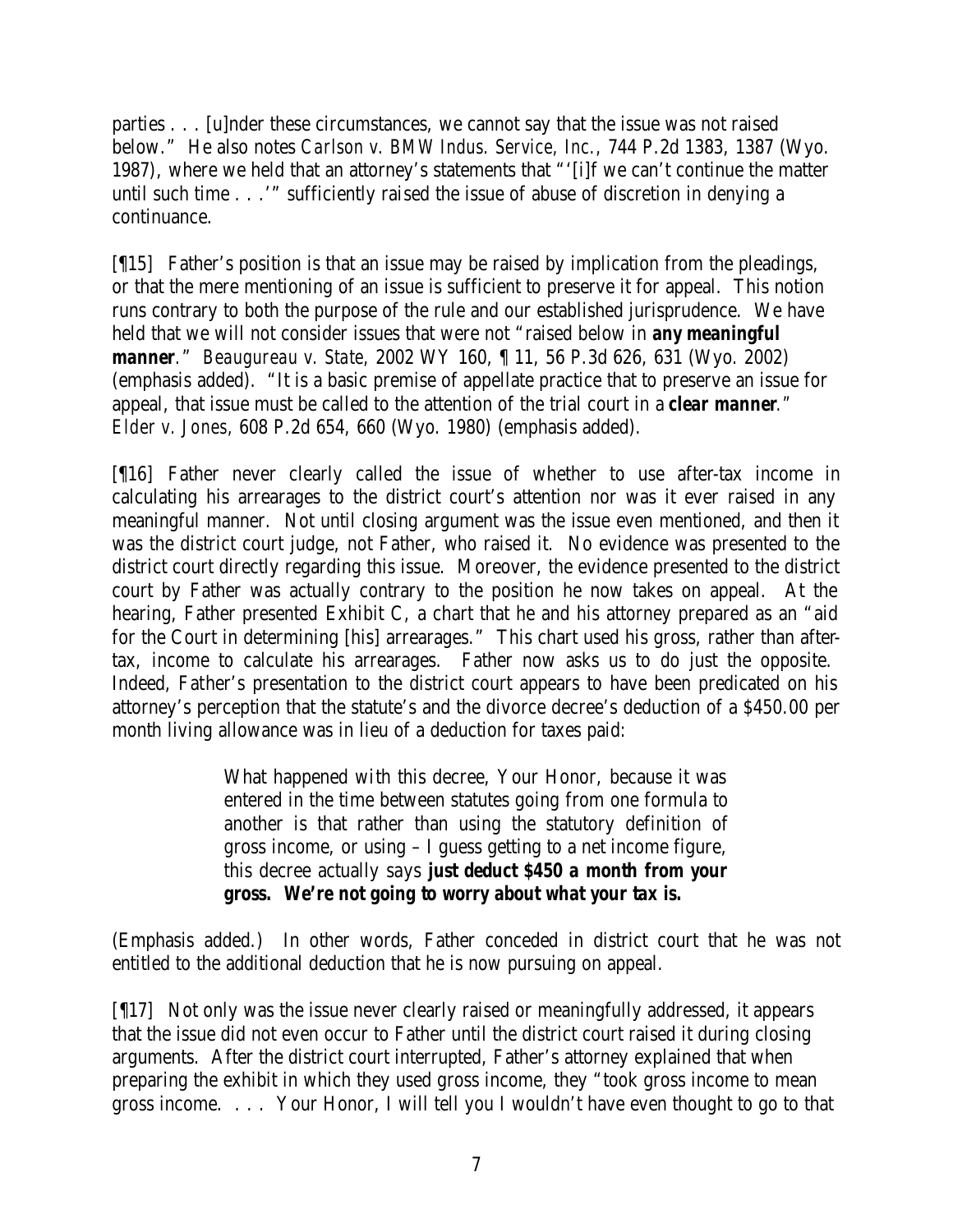point to try to figure out where they were coming from. I was going from the literal terms of the decree and the statute that existed in 1989." Father's attorney offered to amend Exhibit C using after-tax income; however, no amendment appears in the record.

[¶18] Father now contends that "determination of the legislative intent and the meaning of 'gross income,' as used in the 1989 version of W.S. §20-6-301, et seq*.* was a 'material factor deserving significant weight' in the case at hand," and that the district court "ignored the interpretation of that term within the statute and therefore committed an abuse of its discretion." However, this "factor" was "'never formally raised in the pleadings nor argued to the trial court.'" *Daley,* 2001 WY 80, ¶ 20, 30 P.3d at 553 (*quoting Bredthauer*, 864 P.2d at 446-47); *see also Oatts*, 821 P.2d at 111. We cannot decide whether a district court abused its discretion by ignoring a factor associated with an issue that was never properly raised. *Holly Sugar Corp.,* 508 P.2d at 599.

[¶19] We acknowledge that we have, in the past, considered issues not raised before the district court, despite the fact that they did not involve jurisdiction or were not fundamental in nature. In *YellowBear v. State*, 874 P.2d 241, 245 (Wyo. 1994), we stated, "[a]lthough Appellant properly should have initially raised all his claims in the district court, in the interest of judicial economy, we will consider the claims which he has raised for the first time on appeal." *See also Boller v. Western Law Associates, P.C.*, 828 P.2d 1184, 1187 (Wyo.), *cert. denied*, 506 U.S. 869 (1992). 2 We have also addressed issues not raised before the district court that are bound to emerge again if left unresolved. *See Joyner v. State*, 2002 WY 174, ¶ 13, 58 P.3d 331, 336 (Wyo. 2002). Such exceptions to our normal rule are, however, rare.

[¶20] Father does not argue nor do we find that the new issue he brings before us raises a jurisdictional question. Neither is it so fundamental as to require present resolution in the absence of meaningful development in the district court. We will abide by our longstanding rule forbidding us to consider for the first time on appeal an issue that was not raised or argued in the district court. Father, as the appellant, bears the burden of presenting a sufficient record upon which a decision can be based. *Erhart v. Evans*, 2001 WY 79, ¶ 18, 30 P.3d 542, 547 (Wyo. 2001) (*citing Wood v. Wood,* 865 P.2d 616, 617 (Wyo. 1993)). Likewise, the burden of demonstrating an abuse of discretion rests on the appellant. *Robinson v. Hamblin,* 914 P.2d 152, 155 (Wyo. 1996). Father has not met those burdens.

 <sup>2</sup> Justice Thomas criticized this approach in his dissent stating, "I initially note that, despite the claim made in the majority opinion justifying this disposition on the basis of 'judicial economy,' we should not disregard our long-standing rule that forbids the consideration of issues that are raised for the first time on appeal." *Boller*, 828 P.2d at 1188.